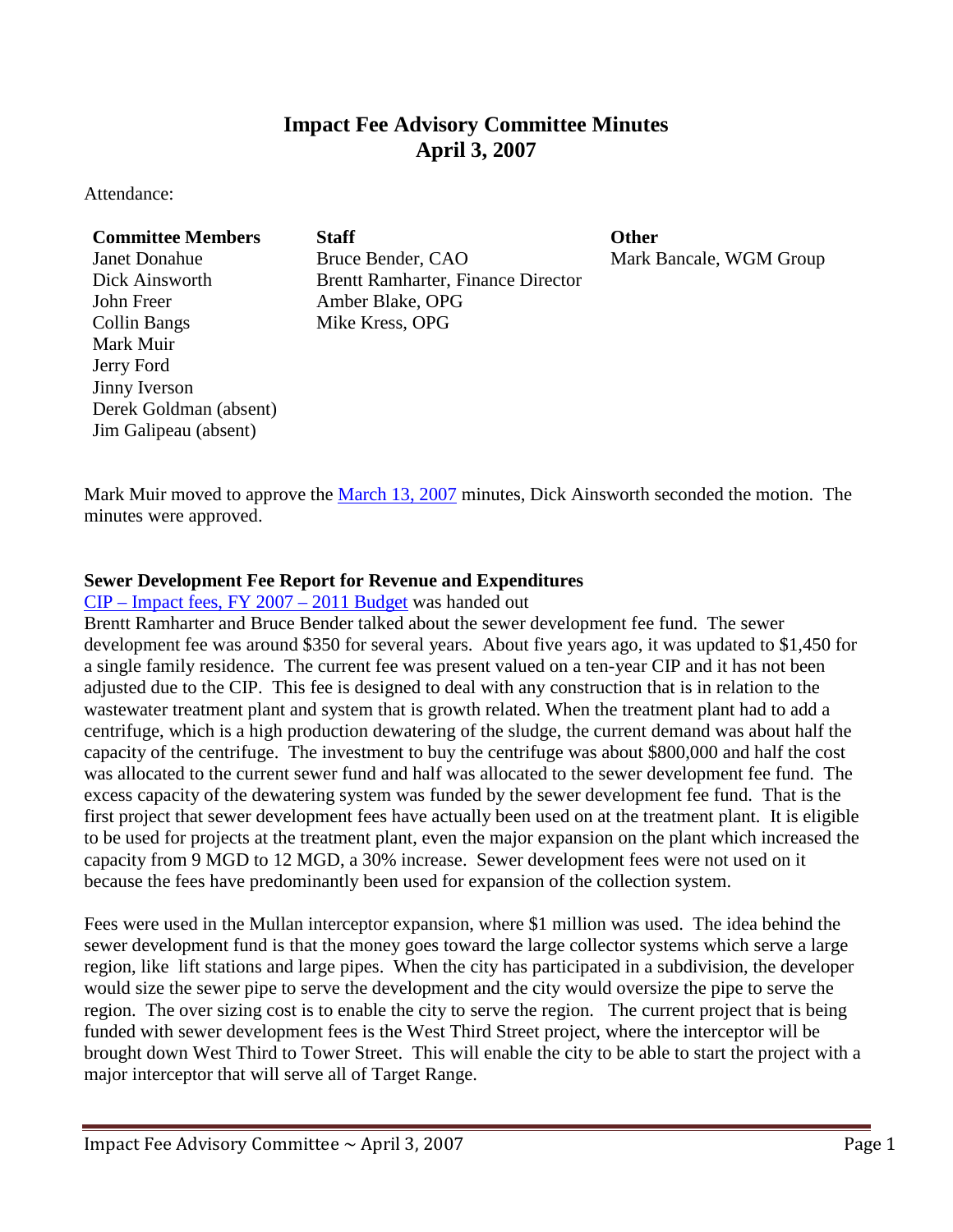Mr. Ramharter mentioned the Revenues and Expenditures for the Sewer Development Fee Fund reports that were handed out at the last meeting. In  $\overline{FY}$  05, there was about \$500,000 in expenditures, for Mullan Road sewer interceptor. The city had a million dollar obligation, and the county billed the city incrementally as the project progressed. In  $FY$  06, the centrifuge was paid for in the amount of \$403,000 and in [FY 07,](ftp://www.ci.missoula.mt.us/Documents/Mayor/IFAC/2007/070313FY07SewerFee.pdf) the 44 Ranch oversizing of the sewer pipe cost a couple thousand dollars. Mr. Bender said the West Reserve project is quite significant, which will be two or three million dollars worth of sewer pipe. In order to supplement the development in the area, the city is loaning money to enable a water main to be extended which will enable city service to be available in the area along with the city sewer. One million dollars is being loaned to Mountain Water to enable the water main extension to occur. The city has entered into an agreement that the sewer development fund will receive connection payments that Mountain Water will collect and the developers are agreeing to give up their rights to the rebate. In a normal process, there would be a ten year window before it would be paid back to the fund and then more money would come back to the fund in the future. It has always been difficult for the developers and the city to extend the sewer lines without having water because fire services cannot be provided. This is a significant step the city has made to bring water down Third Street at the same time as the sewer. There will be public water in the Third Street area which is a big accomplishment.

Mr. Ramharter said the city usually brings in annually between \$800,000 and \$1.2 million in sewer development charges. The fund has around \$4 million right now and could pay for the West Reserve project as it is now. There is more development happening toward the Wye area. There will an interlocal agreement for the development and the city's share for oversizing the line is around \$700,000. Janet Donahue said Mountain Water has spoke with the Airport Authority and asked to use their property to expand their service. It would be beneficial to both the city and Mountain Water to add sewer at the same time. Mr. Bender said the city has asked Mountain Water if there was a possibility to work with them in the Wye area like has been done on Third Street. Mark Muir said one of the early issues with Mountain Water was that they wanted to get a return on their investment quicker. Ms. Donahue said it was a 40 year pay back. Mr. Bender said that when Mountain Water receives any development constructed water main, they are obligated to pay it back over a 40 year period of time. That is a very slow return and it is a major constraint on the building community. A tariff was just changed that allows Mountain Water to set up the rebate, which is why on the West Reserve project, the city will be able to work with Mountain Water. Collin Bangs said Mountain Water used to have it set up that if someone paid to put the water main in, as other people hooked up to the main, money was refunded to the person who put the main in, but it was difficult to maintain the accounting. Mr. Muir said Montana Power did the same thing when they were first trying to push natural gas. Jerry Ford asked if there was any problem using the money for something other than what it is designated for and Mr. Bender said it is a loan and it is being tracked. There was special authorization by City Council to permit it, so the records are very specific to how the money is being used. The money is also interconnected with a sewer main extension, which enables the city to be able to bring sewer and water to the area at the same time. It will encourage more development in the area, which will allow the city to recover the investment for the water and the sewer investment, which will return the money faster. Mr. Ramharter said the money is returned pretty fast as it will be approximately eight years before the city has the principal back. It will also continue to bring in revenue for the next 15 years. Mr. Bender said that Mountain Water is paying back their amount over 40 years, and then as people connect to the line, the city is getting paid back from them also, which is \$5,000, which is why the payback is fairly fast.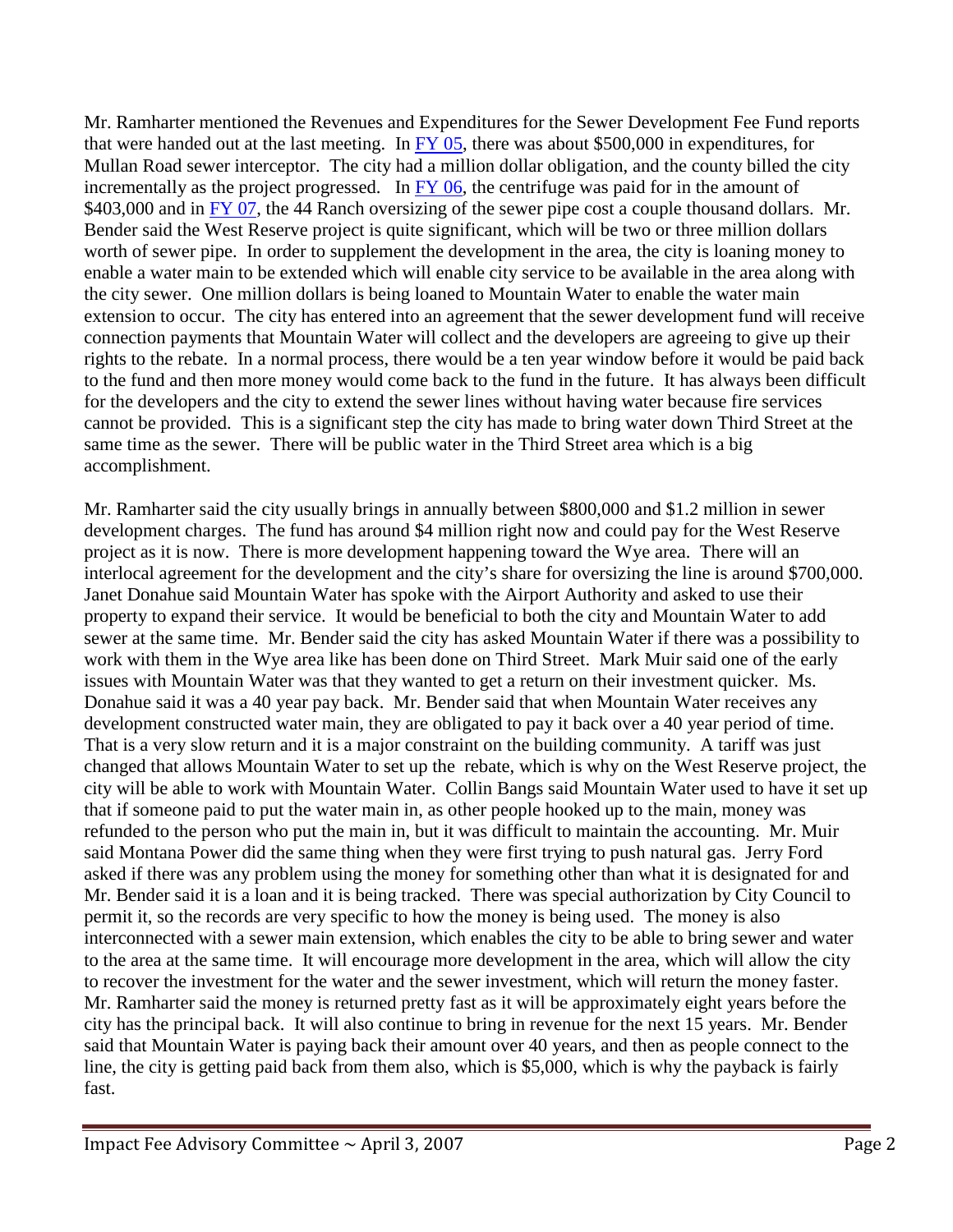Mr. Bangs said the sewer development fee has worked the way it is supposed to. Development would not have happened out Mullan Road if the sewer line had not been put in.

## **Calculation of Growth Share** [\(handout\)](ftp://www.ci.missoula.mt.us/Documents/Mayor/IFAC/2007/070403GrowthShare.pdf)

At the March 13, 2007 meeting, "Mr. Bangs asked about the percentage that is attributable to growth in [Figure 6 on page 11](ftp://www.ci.missoula.mt.us/Documents/Mayor/IFAC/2007/070308ImpactFeePg11.pdf) of the [March 8, 2007 Transportation Study.](ftp://www.ci.missoula.mt.us/Documents/Mayor/IFAC/2007/070308ImpactFeeStudy.pdf) He also asked if there is someplace the committee can look to understand why Mullan Road from Reserve Street to Mary Jane had 57% contributable growth where Mary Jane to Cote is only 36% and asked where the numbers come from. Mark Bancale said the capacity of the roadway and the existing volume of traffic on the road determines the percentages. The volume changes between Reserve Street and the WalMart entrance. Ms. Donahue asked Mr. Bancale if they measured between the sections and Mr. Bancale said yes. Mr. Bangs asked for a copy of how the percentages are determined and Mr. Bancale said he could provide the documentation."

Mr. Bancale spoke about the handout. WGM identified a particular set of improvements and estimated costs associated with the projects. The transportation fee wouldn't fund 100% of the projects because the existing populous would also benefit from the improvements, so the growth share has been calculated. It was calculated on Mullan Road by dividing the existing traffic volume by the improved capacity of the road. Examples are shown on the handout. When this project first began, it was a Mullan Road corridor impact fee, which is why all the examples are for Mullan Road. The calculations were used by the consultant to determine the citywide fee. The capacities for a three lane and five lane road are 17,700 and 29,800 respectively and were taken out of the urban transportation plan update. The average daily traffic for Mullan Road from Mary Jane to Cote Lane was counted at 11,240 vehicles, based on actual counts that WGM conducted in November 2006. The 11,240 vehicles was divided by the capacity of a three lane arterial which equals 63.5% taken up by traffic that is already there, which leaves only 36.5% that could be contributed to growth. Cote Lane to Phantom/Quail was estimated the same way. Mary Jane to Reserve Street had two traffic counts done, one east of the WalMart driveway and one west of the WalMart driveway. Those counts were then averaged and the same calculation was used, which made the growth share 45.3%. They also did another calculation using just the numbers on the west side of the WalMart driveway and the growth share is 56.7%. The 56.7% calculation is what was carried through the remainder of the calculations.

Mr. Bangs handed out an ["Impact Fee Priority List"](ftp://www.ci.missoula.mt.us/Documents/Mayor/IFAC/2007/070403PriorityList.pdf) that he created. He said that assuming the capacity for a three lane urban road is 17,700, and the average of the counts on both sides of the WalMart driveway is 16, 315, it means that there is already enough traffic that would be required to have a three lane urban road. There is not a three lane urban road, there is a two lane country road. There are no curbs, sidewalks, bicycle lanes, turn lanes, etc. He stated that the committee needs to look at what it would cost to bring the road up to standard, which is a three lane urban road, before it can look at the cost for a five lane road. Ms. Donahue asked Mr. Bancale to respond about why a three lane calculation was not used. Mr. Bancale said the three lane was not used to calculate the Reserve Street to Mary Jane because it is assumed that in the future it will be a five lane. The average traffic count of 16,315 is an estimate of east and west of the WalMart driveway. In the area that Mr. Bangs said is a two lane country road, west of the WalMart driveway, the traffic count is 12,898, and the capacity is 17,700. Mr. Bangs said on his priority list (see below), it shows a cost analysis per mile to go from a two lane country road to a three lane urban road, which is what Mary Jane to Cote Lane should be.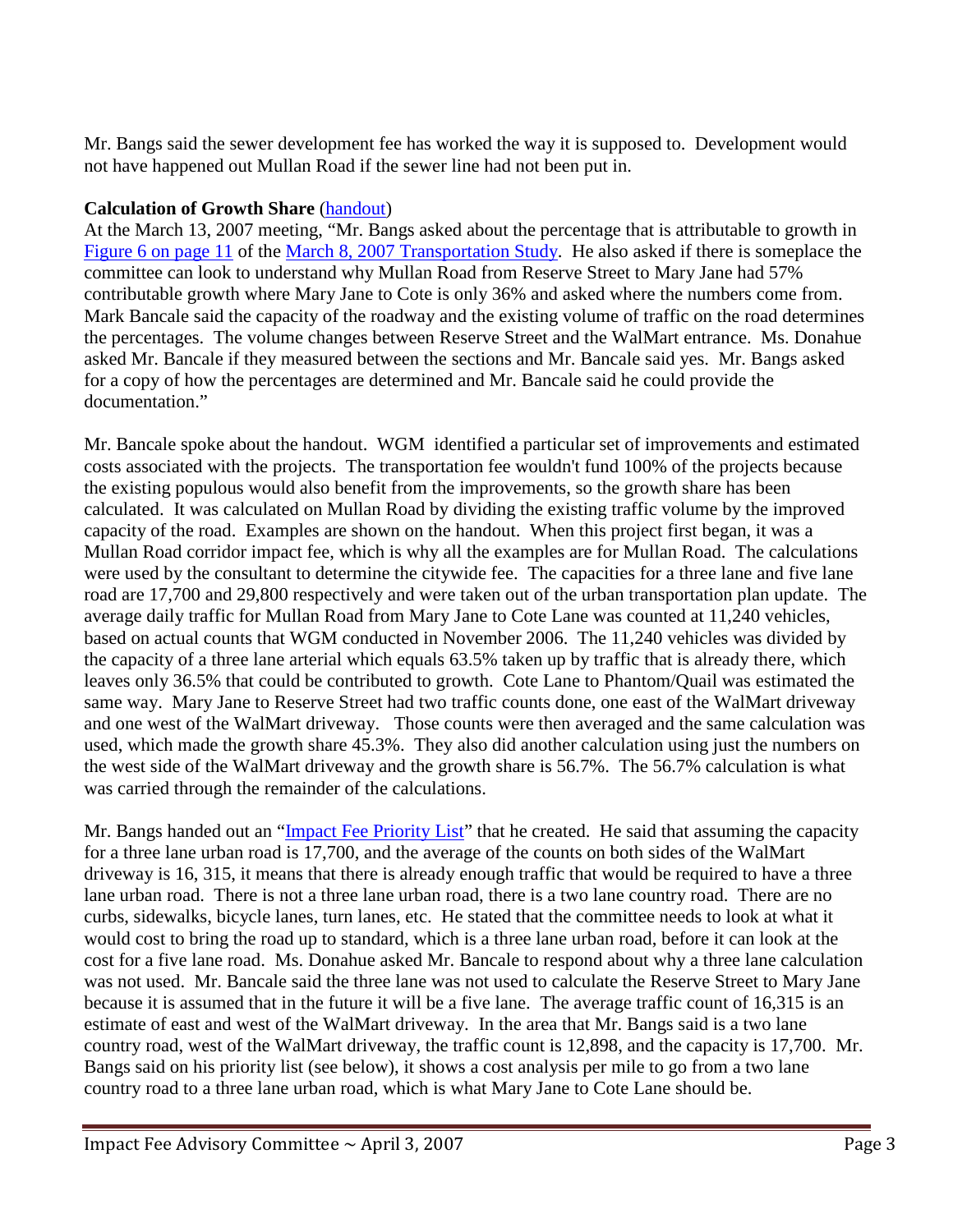"The Mary Jane to Cote Lane cost analysis shows us that it will take \$9,330,000 to upgrade that portion of Mullan Road to a 3 lane urban road or \$3,455,556 per mile. If you assume that .5 mile of the Reserve to Mary Jane section needs to be upgraded to reach present needs that would mean \$1,727,777 would need to be spent before impact fees should be used at all." (Number 1, Paragraph 2 on Mr. Bangs' Impact Fee Priority List)

Ms. Donahue said that bringing that section of Mullan Road up to five lane road would include the cost for upgrading to a three lane and asked why it would go from a two lane, to a three lane, to a five lane. In a five lane calculation, everything that is included in a three lane road (curbs, sidewalks, etc) is calculated into a five lane road and Mr. Bangs said because impact fees cannot be used to pay for existing deficiencies. Ms. Donahue clarified that Mr. Bangs is saying it is deficient because it is not a three lane now and Mr. Bangs said yes, because it is over capacity. Mr. Bancale said it is not over capacity and Mr. Bangs said for a two lane country road it is over capacity. Mr. Bancale said there is no traffic standing still on Mullan Road, so it is not over capacity. Mr. Bangs said at the Mullan Road/Flynn Lane intersection on the first day of school, there is a mile long backup and Mr. Bancale said schools are an exception. Ms. Donahue said she has not seen the congestion except right at WalMart, and she drives out there all the time. Mr. Bangs said the road needs to be brought up to standards for present use, before people can start being charged for improvements.

Mr. Bender clarified that Mr. Bangs is saying the impact fee should only pay the difference between the cost of a three lane and five lane road. The reality of construction is that to build the road as a five lane road instead of a three lane road, all the amenities (curbing, sidewalks, widening the road, etc) would still have to occur. It does not make sense to look at the cost for building a three lane road and a five lane road and only pay the difference between them. To go from a two lane to a three lane is extremely expensive because all the curbing, sidewalk, etc is done. Mr. Bangs said he agrees that it is more efficient to go from 2 lane country road to a five lane road, but there needs to be some consideration given that a current problem is being fixed as it is not up to capacity now. Mr. Bancale said it makes an interesting case, because if the committee looks at Mr. Bangs' argument that the road needs to be improved to a three lane now and then to a five lane, the growth would have to pay 100% of the cost from the three lane to the five lane. If citizens had to pay 100% of the cost from the three lane compared to the 57% of the cost as calculated now, there will not be very much of a difference.

Mr. Bangs said that assuming that growth is the only thing that causes the increased traffic, which it is not, the calculation of the growth share has to be fair. If just one formula is used to take to the citizens, it will be questioned, because there are several ways to calculate the formula and the people need to understand the fee.

Mike Kress said that on [page 24](ftp://www.ci.missoula.mt.us/Documents/Mayor/IFAC/2007/IFACSlide24.pdf) of the December 12, 2006 Road Impact Fee Feasibility PowerPoint, Dwayne Guthrie showed three different methods for calculating the growth share by comparing current volume to future capacity, future capacity to current capacity and current volume to current capacity, so any additional increase would be due to growth. Mr. Bangs said that all three formulas are based on the assumption that the existing infrastructure is up to standard. Mr. Kress said the standard that was put forth in the study was approximately 7,000 vehicles per lane, which is a reasonable assumption. Mr. Bangs said that the formulas assume the existing infrastructure is up to standard and Mr. Kress said the 7,000 vehicles per lane show that it is up to standard and there will be a different growth share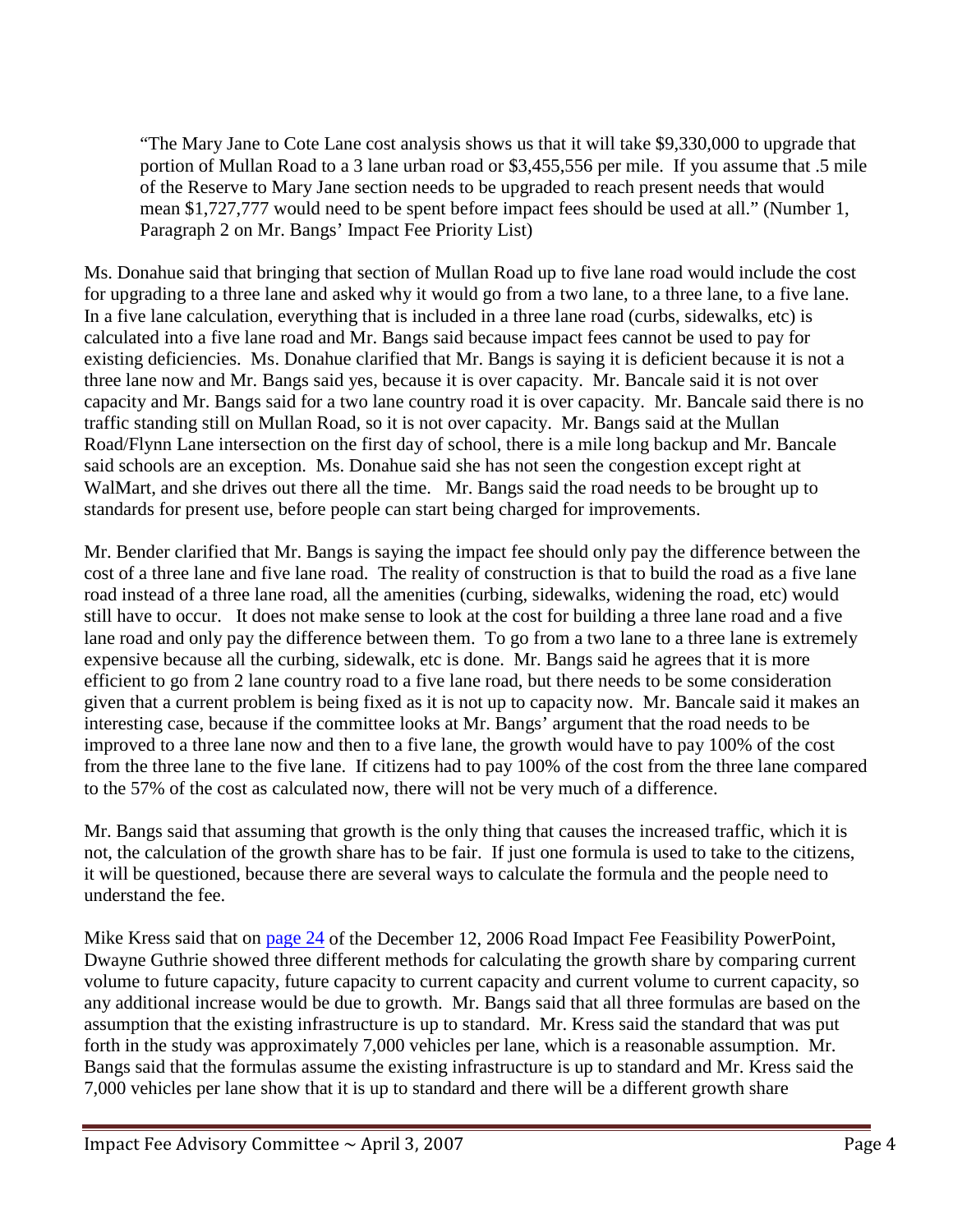depending on what formula is used. Mr. Bangs said that a lot of the cost has nothing to do with growth, it is curbs, sidewalks, landscaping, etc. Those things are not there now and they should be because it should be a three lane urban road. Mr. Kress said Mr. Guthrie has stated these formulas are legitimate, can be justified based on the calculations and have been tested in court. Mr. Bangs said that in former discussions with other impact fees Mr. Guthrie helped with, it was based on the assumption that the current infrastructure is up to standard. In the new law, it states that impact fees cannot be used to bring things up to standard. In this case, the city would be doing that because existing standards for streets should be curbs, sidewalks, etc, which are not there.

Mr. Bancale questioned if curbs, sidewalks, etc should be on Mullan Road now given the current level of development. There are long stretches of agriculture that sidewalks are not needed for. Mr. Bender and Ms. Donahue said that curbs, sidewalks, etc will be needed in the future as growth happens. Ms. Donahue said impact fees will not be paying 100% of the cost. Mr. Bender agreed and said as Mr. Bancale mentioned earlier, growth should pay 100% of the incremental cost for the difference between a three lane road and five lane road. If a three lane road serves the population now, 100% of going to a five lane road should be paid by growth. Mr. Bender said the cost of going from a three lane road to a five lane road would be expensive as the road has to be totally rebuilt. If five lanes are there to serve the growth, Mr. Bender said that 100% of the cost should be paid by growth and Mr. Bangs disagreed.

Mr. Kress said that on [page 6,](ftp://www.ci.missoula.mt.us/Documents/Mayor/IFAC/2007/070308Page6.pdf) under 'Citywide Transportation Impact Fee' of the [March 8,](ftp://www.ci.missoula.mt.us/Documents/Mayor/IFAC/2007/070308ImpactFeeStudy.pdf) 2007 [Feasibility Impact Fee Study,](ftp://www.ci.missoula.mt.us/Documents/Mayor/IFAC/2007/070308ImpactFeeStudy.pdf) it states "The City of Missoula will use an incremental expansion cost methodology for transportation impact fees. This methodology follows the same basic steps as planbased fee, but the fees are calibrated to existing transportation infrastructure rather than future improvements". It is not whether it is at capacity or not, the fees are calibrated to what is existing now. Anything new that is needed is due to growth, and what share of impact fees pay for, will be a political decision made by the City Council.

Mr. Bender stated the law says growth cannot pay for current deficiencies. If the committee was trying to say that growth should pay 100% for upgrading Mullan and Reserve, that would be against what the law says. On this portion of Mullan Road, there are not enough of deficiencies. Mr. Ramharter said the incremental approach is different than plan based approach. It is the current level of what there is, and anything that is new would be 100% of growth for the fee. Mr. Bender said this is the calibration of the fee. The argument could be made that the fee could not be used for current deficiencies. If the city took the fee and built a three lane road on the portion that should be a five lane road, citizens would be upset as it is only being built to meet the existing needs, not the future capacity need. John Freer said the big picture is that there are multiple ways to massage the data to have multiple outcomes. He agrees with Mr. Bangs and said that the committee has to be careful about looking at the roads that are listed well over capacity, but traffic flows and citizens don't sit in traffic. Ms. Donahue said the data is used to come up with an impact fee itself. She would like to discuss where the impact fee should be set or if it should be recommended at all. Mr. Bender said when the city was implementing the sewer development impact fee, it started around \$1,800 for a single dwelling unit and it was finally set at \$1,400 as a reasonable number. He said that Ms. Donahue is correct in saying an impact fee is justifiable, but what is a reasonable amount to charge. It needs to be reasonable enough to be acceptable in the market, but also enough that it produces enough revenue that something can be built.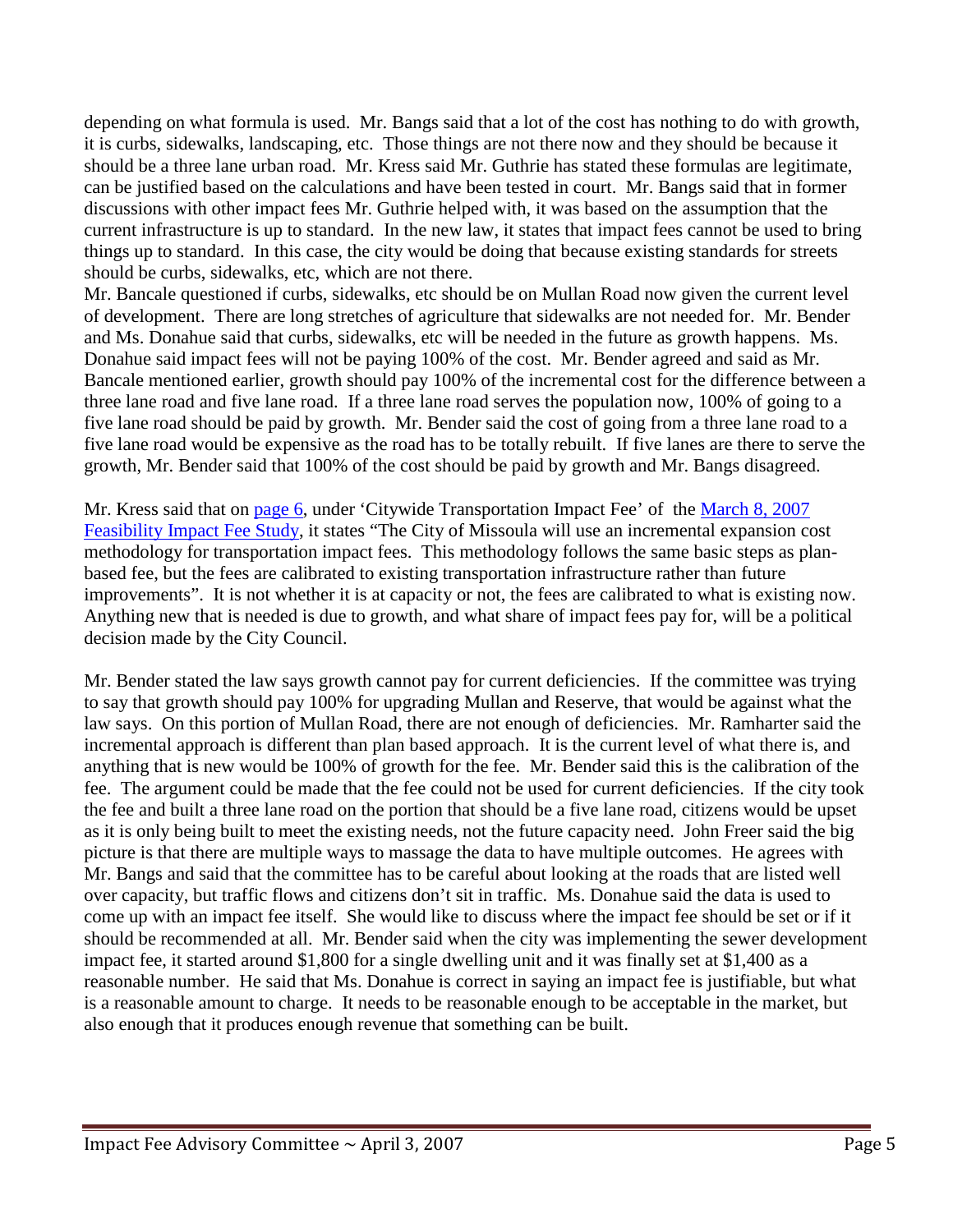#### **Annual Impact Fee Report FY07**

The **Annual Impact Fee Report FY07** was discussed at the March 13, 2007 meeting, along with [FY06](ftp://www.ci.missoula.mt.us/Documents/Mayor/IFAC/2007/070206FY06ImpFeeRpt.pdf) and [FY05.](ftp://www.ci.missoula.mt.us/Documents/Mayor/IFAC/2007/070206FY05ImpFeeRpt.pdf) This is an interim report through February, 2007. There is now a link on the City of Missoula website from the Finance Department's page. The report will be updated monthly. The link to the webpage is [http://www.ci.missoula.mt.us/Finance/Impact\\_Fees.htm](http://www.ci.missoula.mt.us/Finance/Impact_Fees.htm) and follow the link in the left hand column. Mr. Ramharter said the report shows what permits money has been collected for Ms. Donahue confirmed that this report shows project that impact fees have been collected for and how it is being dispersed. Mr. Bender said the CIP report shows how it is being spent.

## **CIP Impact Fees FY 2007 – 2011 Budget** [\(handout1](ftp://www.ci.missoula.mt.us/Documents/Mayor/IFAC/2007/070403CIPImpactFees07to11.pdf) [handout2\)](ftp://www.ci.missoula.mt.us/Documents/Mayor/IFAC/2007/070403CIPhandout2.pdf)

Mr. Ramharter said the first couple of pages are an overview of the CIP and the following pages have the details. These are specific projects. There is a column where impact fees are identified as the funding stream. Impact fees typically fund only part of the project, and other parts are funded by other revenue streams. Mr. Freer asked if projects listed on the handout are the only projects identified and Mr. Ramharter said yes. Mr. Freer also asked about the funds for the city hall expansion and if the funds had been spent yet and Mr. Ramharter said it just happened. About one third of the cost was growth related and paid by impact fees. Mr. Ramharter said the current impact fee ordinance was adopted about a year and a half before the law was adopted. There are some changes with the law, but the city's ordinance is grandfathered in. One example is police cars, which is shown on handout 2. As the police force grows, which is about 3% a year, the same growth rate as the city, more vehicles need to be added to the fleet. Vehicles are used 24/7 and are used up in three years, if they are not in accidents before that. As vehicles are added to the fleet, the current ordinance allows the addition to be paid with growth, so impact fees can be used. The new state law says that equipment that is added using impact fees has to have a useful life for ten years. Fire equipment and street sweepers that have a useful life of ten years or more meet the new law requirements, but police cars don't. As the transportation impact fee is brought forward with a recommendation, during the implementation stage, the current ordinance may need to be brought into compliance with the new law, which will make it very difficult for purchasing new police cars with impact fees.

Mr. Bangs said one of the goals of the committee should be to negotiate lowering some of the other fees and not just taking them out all together. He said that the transportation fee will need the money more than some of the other impact fees. Mr. Ramharter said it will be a problematic point which is why he handed out all the detail. Some of the information could change by the time the fee is negotiated. The City of Bozeman had a lawsuit that stopped all impact fee projects for three years. A lawsuit against the city would stop all the sewer projects and is not a good resolution. Ms. Donahue said cutting some fees back to boost others might not be a good idea. The projects compete for the impact fee money at some level in the CIP and it is all the same pot of money. Mr. Muir said an example would be that the police and fire impact fee are paying for the new building on Water Works Hill. There was \$100,000 in equipment housed in an old dilapidated building, and there is another \$100,000 in equipment that needs to be installed and the building does not have the room to house it. The cost has been split 50/50, half the money is coming from impact fees and half from the general CIP fund money. Mr. Bangs said the police and fire impact fee is one that the city has never had problem a with. Mr. Freer said that the city hall expansion has the highest amount for using impact fees. If there isn't anything in the CIP that will replace that project, as it was 30% of the total, will there be a surplus on the transportation impact fee. Mr. Ramharter said that the city hall expansion happened faster than the city thought it would. The cost of the impact fees that was used for the project will be paid back to the general CIP fund for the next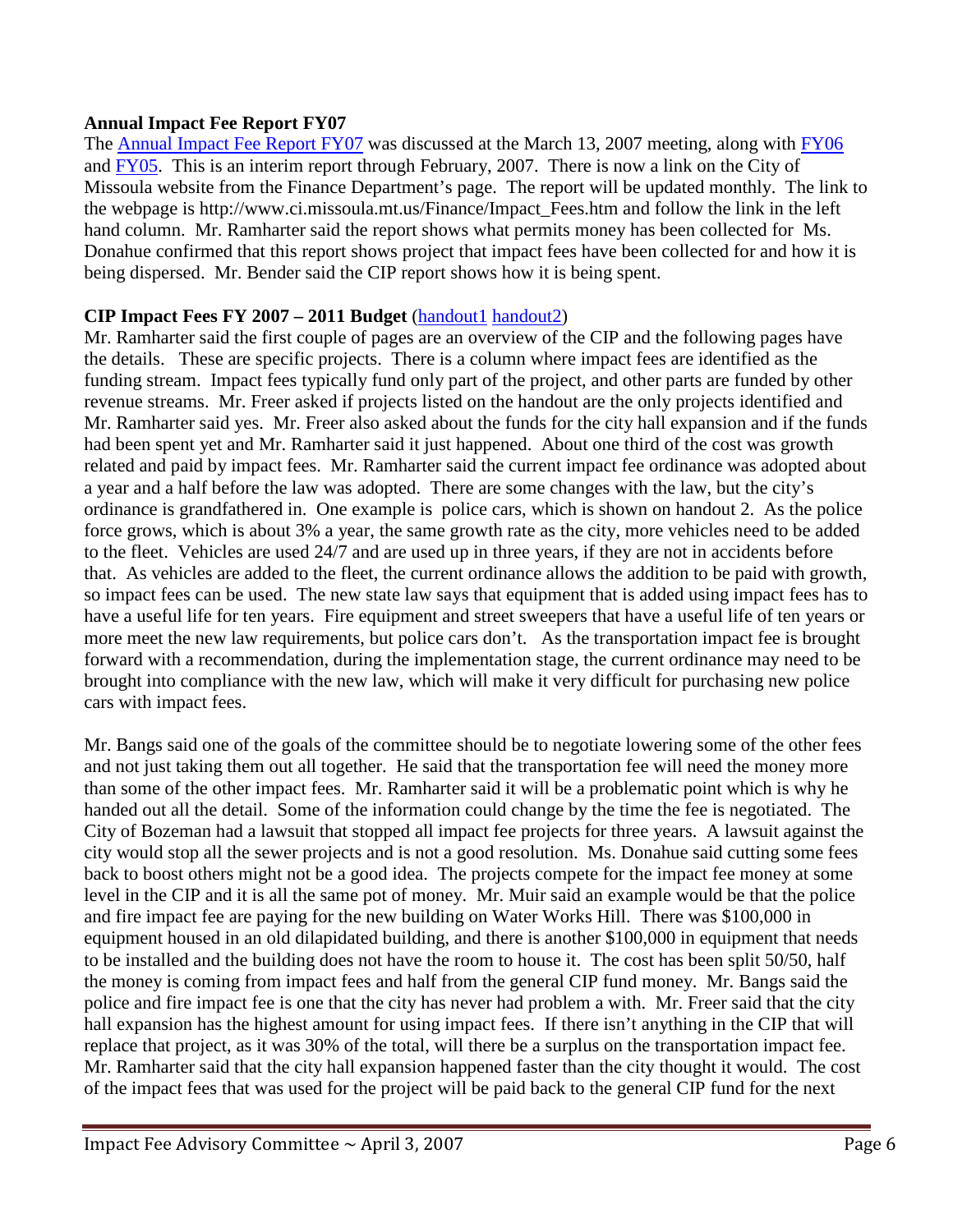couple of years. There is money in the parks impact fee fund because they have been working on the aquatics projects and are just starting the park expansion this year. There is money in the bank to pay for park expansions, but not enough to pay for the projects that need to occur and would cost a couple hundred thousand dollars.

Ms. Donahue said that is a discussion for the committee in the future because the committee will annually be reviewing what is in the bank and what projects are being worked on or need to be started. In the future, some of the fees may need to be adjusted, but the committee does not have enough experience to adjust them.

Mr. Ramharter asked the committee to look at the handout and bring any questions to the next meeting.

# **Discussion/Questions on Citywide Transportation Impact Fee**

Ms. Donahue asked the committee for any discussion items or questions.

Mr. Bangs said the general discussion should be of what the committee sees the total impact fee being. Ms. Donahue said the committee asked to have the transportation fee broken down by size, like the sewer development fee is. Mr. Kress said the OPG staff has been working with Mr. Guthrie who asked for housing data. OPG staff has been trying to get the information out of the state assessor's data. Mr. Kress said that Mr. Guthrie will have the information soon. Mr. Bender asked why the impact fee sizing that is already identified wouldn't be used and Ms. Donahue said they need to be the same as the other fees were set on. Mr. Bender said to use the existing parameters that are used now and Mr. Kress said he hadn't seen it, but will pass it along to Mr. Guthrie. Mr. Ramharter said he will get the information to Mr. Kress. He said it is the current ordinance as well and Mr. Bender said to use the parameters that are in the ordinance.

The committee discussed the other impact fee amounts and the recommended citywide fee for transportation which is \$2,477, and needs to be broken down by square footage. They also decided that an average home would be 1,500 – 2,000 square foot. The Parks and Open Space impact fee is \$422; Fire and Emergency Medical is \$112; Law Enforcement is \$54; and Community Services is \$238 for a total of \$826. Community Services include the expansion of government offices, etc. Mr. Kress said he will get the data to Mr. Guthrie so he can calibrate it.

Mr. Bangs said this fee is three times as much for the other four together. As being the go between for the city, realtors and builders, it was difficult to get people to agree to the \$826 without threatening lawsuits. If that total will be raised to \$3,200 (\$826 and \$2,477), there will be a fight. It will also be very difficult to build houses that people can afford in the city, which has been a losing battle recently. If anything more than double of the \$826 is proposed, it will create a real problem. Given the fact that there is a question about the legality of the current ordinance and the new law, one of the goals would be to make people relatively happy. Mr. Freer said the point that was made earlier with what happened in Bozeman where the lawsuit froze all the CIP projects, and part of the role of the committee is to evaluate the fee after it is implemented, it leaves the avenue to raise the fee at a later date. Breaking the fee out incrementally by square foot is very onerous. The smaller square foot houses will see the most increase. The committee needs to strategize it and make sure the fee makes sense. Mr. Kress said that the fees in [figure 9](ftp://www.ci.missoula.mt.us/Documents/Mayor/IFAC/2007/070308ImpactFeePg15.pdf) on page 15 of the March 8, 2007 Transportation Impact Fee Study are the maximum supportable impact fees. The fees need to be adjusted.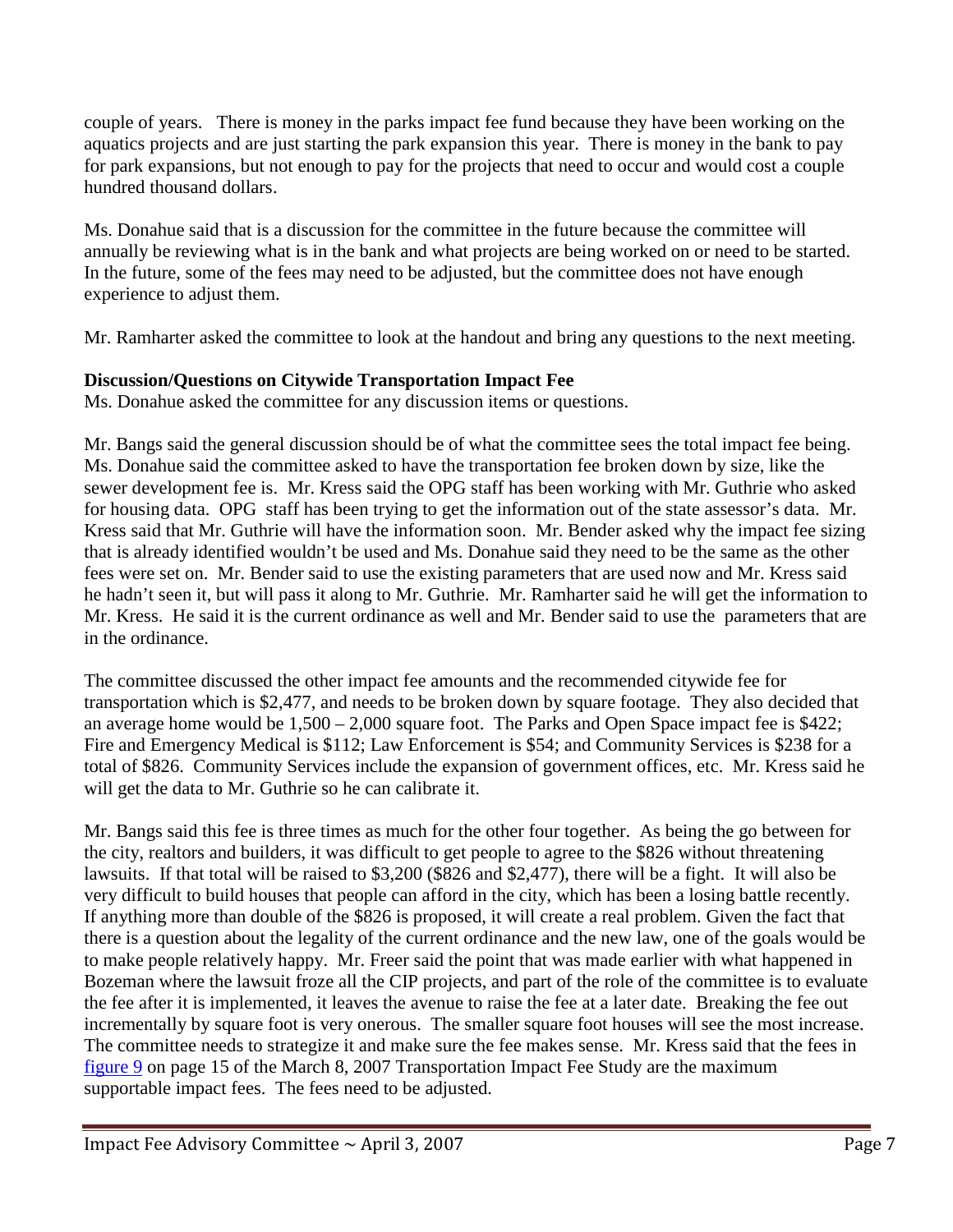Ms. Donahue said there is a consensus among the committee that the maximum amount will not be charged and a second consensus is that the fee needs to be broken out by square footage. Everyone was in agreement.

Mr. Ramharter handed out a [fee table per housing unit](ftp://www.ci.missoula.mt.us/Documents/Mayor/IFAC/2007/070403FeeTable.pdf) to use in calculating the fees and Mr. Bender wrote all the factors on the white board, starting with a \$2,000 fee for more than 2,500 square feet. Mr. Bangs said one thing to keep in mind is that an unfinished basement is included in the total square footage of a home, which makes a big difference. Mr. Freer said \$2000 is too high and will be challenged.

| $<$ 1,000 sq ft | \$1,333 | \$1,000 |
|-----------------|---------|---------|
| $1,000 - 1,499$ | \$1,590 | \$1,190 |
| $1,500 - 1,999$ | \$1,760 | \$1,320 |
| $2,000 - 2,499$ | \$1,890 | \$1,420 |
| >2,500          | \$2,000 | \$1,500 |

Mr. Bangs said an 880 square foot home with an unfinished basement is around \$157,000. That home will be charged in the 1,500 – 1,999 square foot range with the basement. Mr. Ramharter said the two largest categories the city is seeing for permits are 1,500 and 2,000.

Jinny Iverson said if the committee could see different scenarios as they were brought up and could see the numbers change as the factors change, that would be helpful. Ms. Donahue said the committee will have an Excel spreadsheet set up so the figures can be adjusted as discussion happens at the next meeting.

Ms. Donahue asked what the average cost of a house (sales price) for each category is. Mr. Freer said it is very difficult to do that where the unfinished basement has to be included in the square footage. Mr. Freer said a \$2,000 fee would be passed on as a \$2,700 increase to the consumer and Ms. Donahue asked why. Mr. Freer said the cost of construction and paying more for the loan, etc. Ms. Donahue asked if the developer includes the \$2,000 in the percent of profit, and Mr. Freer said they have to because they are at risk for that money. Mr. Bangs said part of the reason it gets multiplied is that when the builder gets loan to build house, they are paying interest on the loan while they are building the home.

Mr. Freer asked how difficult it would be get projections on the revenue that would be brought in. Ms. Iverson said that could be another column on the spreadsheet that was mentioned before. Ms. Donahue asked the committee to start to look at the transportation fee being \$2,000 and under, using the square footage table. Mr. Ainsworth clarified that the \$2,000 would be for the >2,500 square foot home and decrease by the increments.

Mr. Bangs said the committee needs to look at other impact fees and see where money is being spent on things that are no longer eligible. Ms. Donahue said impact fees are not being spent on things that are no longer eligible, per the ordinance. They are not eligible according to the new law, but they are grandfathered in. She said she is concerned that the impact fees have not been in place long enough to make an educated decision on whether the money should be moved around or not. The committee will